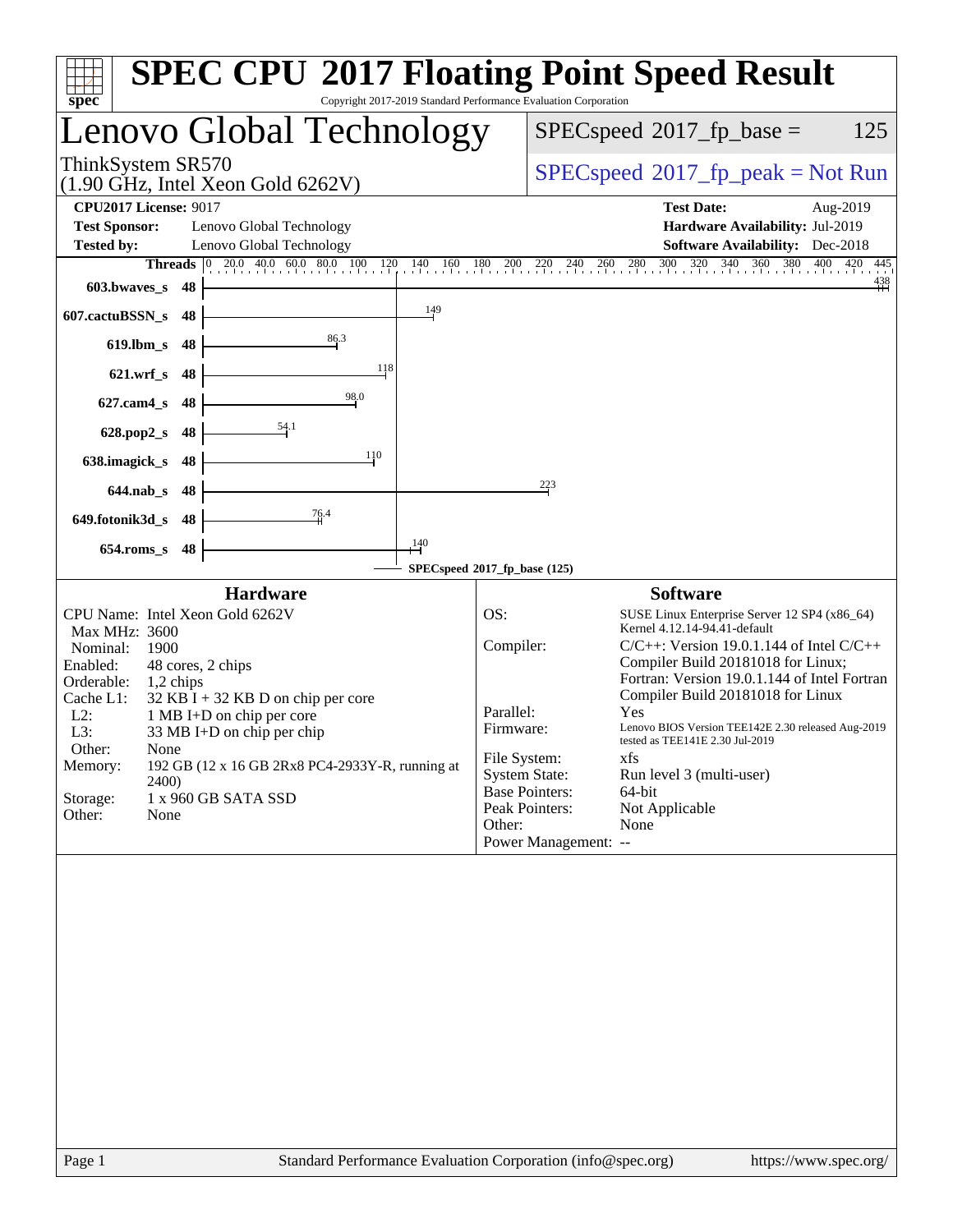

#### **[SPEC CPU](http://www.spec.org/auto/cpu2017/Docs/result-fields.html#SPECCPU2017FloatingPointSpeedResult)[2017 Floating Point Speed Result](http://www.spec.org/auto/cpu2017/Docs/result-fields.html#SPECCPU2017FloatingPointSpeedResult)** Copyright 2017-2019 Standard Performance Evaluation Corporation

# Lenovo Global Technology

(1.90 GHz, Intel Xeon Gold 6262V)

ThinkSystem SR570<br>  $\begin{array}{c}\n\text{SPEC speed} \text{?}2017\_fp\_peak = Not Run\n\end{array}$  $SPEC speed^{\circ}2017\_fp\_base = 125$ 

**[Test Sponsor:](http://www.spec.org/auto/cpu2017/Docs/result-fields.html#TestSponsor)** Lenovo Global Technology **[Hardware Availability:](http://www.spec.org/auto/cpu2017/Docs/result-fields.html#HardwareAvailability)** Jul-2019 **[Tested by:](http://www.spec.org/auto/cpu2017/Docs/result-fields.html#Testedby)** Lenovo Global Technology **[Software Availability:](http://www.spec.org/auto/cpu2017/Docs/result-fields.html#SoftwareAvailability)** Dec-2018

**[CPU2017 License:](http://www.spec.org/auto/cpu2017/Docs/result-fields.html#CPU2017License)** 9017 **[Test Date:](http://www.spec.org/auto/cpu2017/Docs/result-fields.html#TestDate)** Aug-2019

### **[Results Table](http://www.spec.org/auto/cpu2017/Docs/result-fields.html#ResultsTable)**

|                                    | <b>Base</b>                                   |                |            |                | <b>Peak</b> |                |            |                |                |              |                |              |                |              |
|------------------------------------|-----------------------------------------------|----------------|------------|----------------|-------------|----------------|------------|----------------|----------------|--------------|----------------|--------------|----------------|--------------|
| <b>Benchmark</b>                   | <b>Threads</b>                                | <b>Seconds</b> | Ratio      | <b>Seconds</b> | Ratio       | <b>Seconds</b> | Ratio      | <b>Threads</b> | <b>Seconds</b> | <b>Ratio</b> | <b>Seconds</b> | <b>Ratio</b> | <b>Seconds</b> | <b>Ratio</b> |
| 603.bwayes s                       | 48                                            | 133            | 442        | 135            | 438         | 135            | 436        |                |                |              |                |              |                |              |
| 607.cactuBSSN s                    | 48                                            | 112            | 148        | 112            | 149         | 112            | 149        |                |                |              |                |              |                |              |
| $619.$ lbm_s                       | 48                                            | 60.9           | 86.0       | 60.7           | 86.3        | 60.6           | 86.5       |                |                |              |                |              |                |              |
| $621.wrf$ s                        | 48                                            | <u> 112</u>    | <u>118</u> | 113            | 118         | 112            | 118        |                |                |              |                |              |                |              |
| $627$ .cam4 s                      | 48                                            | 90.4           | 98.0       | 90.5           | 97.9        | 90.0           | 98.5       |                |                |              |                |              |                |              |
| $628.pop2_s$                       | 48                                            | 219            | 54.1       | 222            | 53.5        | 219            | 54.1       |                |                |              |                |              |                |              |
| 638.imagick_s                      | 48                                            | 131            | 110        | 132            | 110         | 131            | <b>110</b> |                |                |              |                |              |                |              |
| $644$ .nab s                       | 48                                            | 78.5           | 223        | 78.5           | 222         | 78.5           | <u>223</u> |                |                |              |                |              |                |              |
| 649.fotonik3d s                    | 48                                            | <u> 119</u>    | 76.4       | 119            | 76.6        | 123            | 74.4       |                |                |              |                |              |                |              |
| $654$ .roms s                      | 48                                            | 118            | 133        | 112            | <b>140</b>  | 112            | 141        |                |                |              |                |              |                |              |
| $SPECspeed*2017_fp\_base =$<br>125 |                                               |                |            |                |             |                |            |                |                |              |                |              |                |              |
|                                    | $SPECspeed*2017_fp\_peak =$<br><b>Not Run</b> |                |            |                |             |                |            |                |                |              |                |              |                |              |

Results appear in the [order in which they were run.](http://www.spec.org/auto/cpu2017/Docs/result-fields.html#RunOrder) Bold underlined text [indicates a median measurement](http://www.spec.org/auto/cpu2017/Docs/result-fields.html#Median).

#### **[Operating System Notes](http://www.spec.org/auto/cpu2017/Docs/result-fields.html#OperatingSystemNotes)**

Stack size set to unlimited using "ulimit -s unlimited"

#### **[General Notes](http://www.spec.org/auto/cpu2017/Docs/result-fields.html#GeneralNotes)**

Environment variables set by runcpu before the start of the run: KMP\_AFFINITY = "granularity=fine,compact" LD\_LIBRARY\_PATH = "/home/cpu2017-1.0.5-ic19.0u1/lib/intel64" OMP\_STACKSIZE = "192M"

 Binaries compiled on a system with 1x Intel Core i9-7900X CPU + 32GB RAM memory using Redhat Enterprise Linux 7.5 Transparent Huge Pages enabled by default Prior to runcpu invocation Filesystem page cache synced and cleared with: sync; echo 3> /proc/sys/vm/drop\_caches NA: The test sponsor attests, as of date of publication, that CVE-2017-5754 (Meltdown) is mitigated in the system as tested and documented. Yes: The test sponsor attests, as of date of publication, that CVE-2017-5753 (Spectre variant 1) is mitigated in the system as tested and documented. Yes: The test sponsor attests, as of date of publication, that CVE-2017-5715 (Spectre variant 2) is mitigated in the system as tested and documented. Yes: The test sponsor attests, as of date of publication, that CVE-2018-3640 (Spectre variant 3a) is mitigated in the system as tested and documented. Yes: The test sponsor attests, as of date of publication, that CVE-2018-3639 (Spectre variant 4) is mitigated in the system as tested and documented.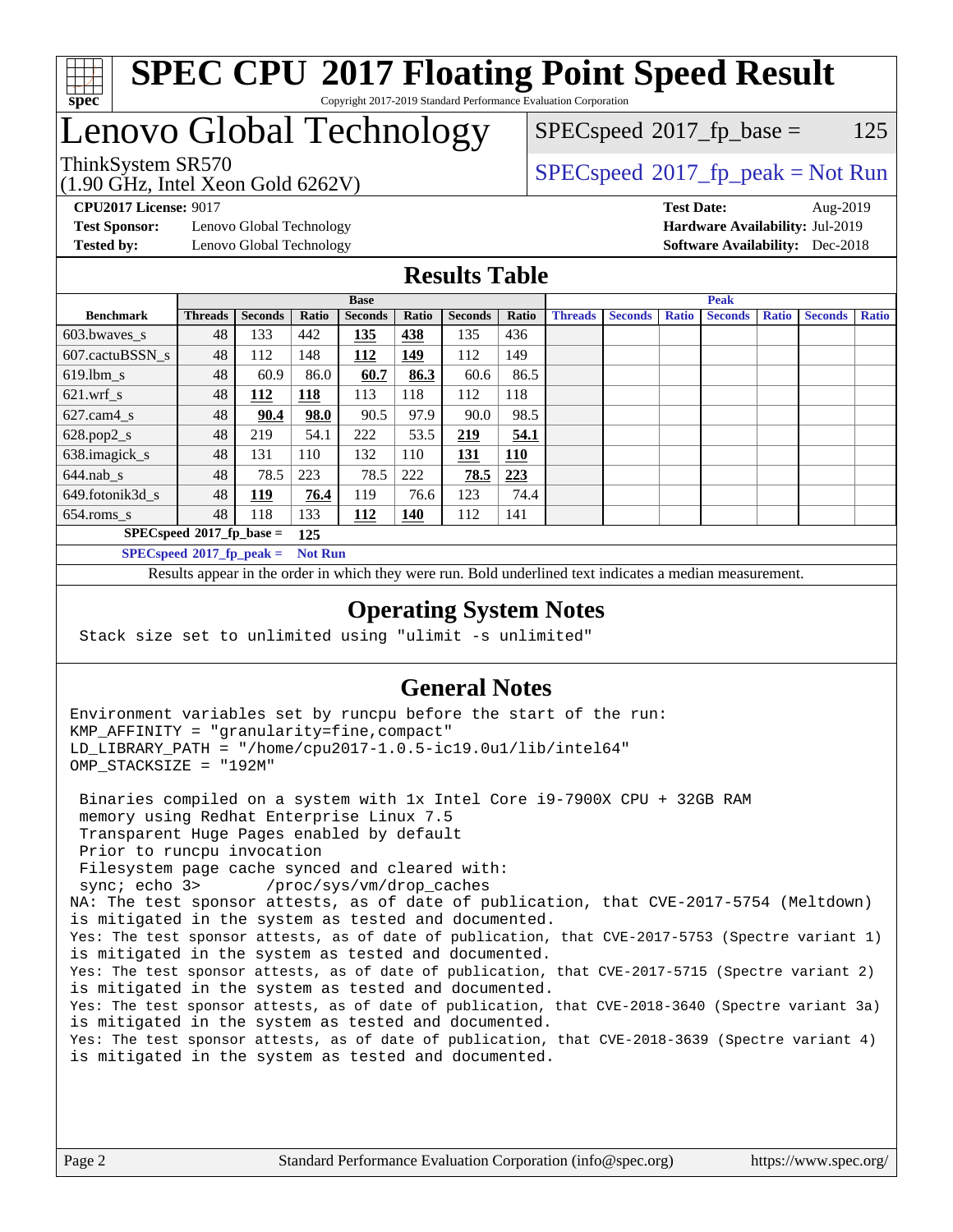| <b>SPEC CPU®2017 Floating Point Speed Result</b>                                                                                                                                                                                                                                                                                                                                                                                                                                                                                                                                                                                                                                                                                                                                                                                                                                                                                                                                                                                                       |                                                                         |                                                                                                                                                                                                          |                                              |                                                                    |     |  |
|--------------------------------------------------------------------------------------------------------------------------------------------------------------------------------------------------------------------------------------------------------------------------------------------------------------------------------------------------------------------------------------------------------------------------------------------------------------------------------------------------------------------------------------------------------------------------------------------------------------------------------------------------------------------------------------------------------------------------------------------------------------------------------------------------------------------------------------------------------------------------------------------------------------------------------------------------------------------------------------------------------------------------------------------------------|-------------------------------------------------------------------------|----------------------------------------------------------------------------------------------------------------------------------------------------------------------------------------------------------|----------------------------------------------|--------------------------------------------------------------------|-----|--|
| spec                                                                                                                                                                                                                                                                                                                                                                                                                                                                                                                                                                                                                                                                                                                                                                                                                                                                                                                                                                                                                                                   |                                                                         | Copyright 2017-2019 Standard Performance Evaluation Corporation                                                                                                                                          |                                              |                                                                    |     |  |
|                                                                                                                                                                                                                                                                                                                                                                                                                                                                                                                                                                                                                                                                                                                                                                                                                                                                                                                                                                                                                                                        |                                                                         | Lenovo Global Technology                                                                                                                                                                                 | $SPEC speed^{\circ}2017$ fp base =           |                                                                    | 125 |  |
| ThinkSystem SR570<br>$(1.90 \text{ GHz}, \text{Intel Xeon Gold } 6262 \text{V})$                                                                                                                                                                                                                                                                                                                                                                                                                                                                                                                                                                                                                                                                                                                                                                                                                                                                                                                                                                       |                                                                         |                                                                                                                                                                                                          | $SPEC speed^{\circ}2017\_fp\_peak = Not Run$ |                                                                    |     |  |
| <b>CPU2017 License: 9017</b>                                                                                                                                                                                                                                                                                                                                                                                                                                                                                                                                                                                                                                                                                                                                                                                                                                                                                                                                                                                                                           |                                                                         |                                                                                                                                                                                                          | <b>Test Date:</b>                            | Aug-2019                                                           |     |  |
| <b>Test Sponsor:</b><br><b>Tested by:</b>                                                                                                                                                                                                                                                                                                                                                                                                                                                                                                                                                                                                                                                                                                                                                                                                                                                                                                                                                                                                              | Lenovo Global Technology<br>Lenovo Global Technology                    |                                                                                                                                                                                                          |                                              | Hardware Availability: Jul-2019<br>Software Availability: Dec-2018 |     |  |
|                                                                                                                                                                                                                                                                                                                                                                                                                                                                                                                                                                                                                                                                                                                                                                                                                                                                                                                                                                                                                                                        |                                                                         | <b>Platform Notes</b>                                                                                                                                                                                    |                                              |                                                                    |     |  |
|                                                                                                                                                                                                                                                                                                                                                                                                                                                                                                                                                                                                                                                                                                                                                                                                                                                                                                                                                                                                                                                        |                                                                         |                                                                                                                                                                                                          |                                              |                                                                    |     |  |
| BIOS configuration:<br>Choose Operating Mode set to Maximum Performance<br>Choose Operating Mode set to Custom Mode<br>CPU P-state Control set to Automatic<br>MONITOR/MWAIT set to Enable<br>Hyper-Threading set to Disable<br>Adjacent Cache Prefetch set to Disable<br>Sysinfo program /home/cpu2017-1.0.5-ic19.0ul/bin/sysinfo<br>Rev: r5974 of 2018-05-19 9bcde8f2999c33d61f64985e45859ea9<br>running on linux-dl3d Wed Aug 21 16:26:02 2019<br>SUT (System Under Test) info as seen by some common utilities.<br>For more information on this section, see<br>https://www.spec.org/cpu2017/Docs/config.html#sysinfo<br>From /proc/cpuinfo<br>model name: $Intel(R)$ Xeon $(R)$ Gold 6262V CPU @ 1.90GHz<br>"physical id"s (chips)<br>2<br>48 "processors"<br>cores, siblings (Caution: counting these is hw and system dependent. The following<br>excerpts from /proc/cpuinfo might not be reliable. Use with caution.)<br>cpu cores : 24<br>siblings : 24<br>physical 0: cores 0 1 2 3 4 5 8 9 10 11 12 13 16 17 18 19 20 21 24 25 26 27 28 29 |                                                                         |                                                                                                                                                                                                          |                                              |                                                                    |     |  |
| From 1scpu:<br>Architecture:<br>$CPU$ op-mode( $s$ ):<br>Byte Order:<br>CPU(s):<br>Socket(s):<br>NUMA $node(s)$ :<br>Vendor ID:<br>CPU family:<br>Model:<br>Model name:<br>Stepping:<br>CPU MHz:<br>BogoMIPS:<br>Virtualization:<br>L1d cache:<br>Lli cache:<br>$L2$ cache:                                                                                                                                                                                                                                                                                                                                                                                                                                                                                                                                                                                                                                                                                                                                                                            | On-line CPU $(s)$ list:<br>Thread(s) per core:<br>$Core(s)$ per socket: | x86_64<br>$32$ -bit, $64$ -bit<br>Little Endian<br>48<br>$0 - 47$<br>$\mathbf{1}$<br>24<br>2<br>$\overline{2}$<br>GenuineIntel<br>6<br>85<br>7<br>1900.000<br>3800.00<br>$VT - x$<br>32K<br>32K<br>1024K | $Intel(R) Xeon(R) Gold 6262V CPU @ 1.90GHz$  |                                                                    |     |  |
| (Continued on next page)                                                                                                                                                                                                                                                                                                                                                                                                                                                                                                                                                                                                                                                                                                                                                                                                                                                                                                                                                                                                                               |                                                                         |                                                                                                                                                                                                          |                                              |                                                                    |     |  |
| Page 3                                                                                                                                                                                                                                                                                                                                                                                                                                                                                                                                                                                                                                                                                                                                                                                                                                                                                                                                                                                                                                                 |                                                                         | Standard Performance Evaluation Corporation (info@spec.org)                                                                                                                                              |                                              | https://www.spec.org/                                              |     |  |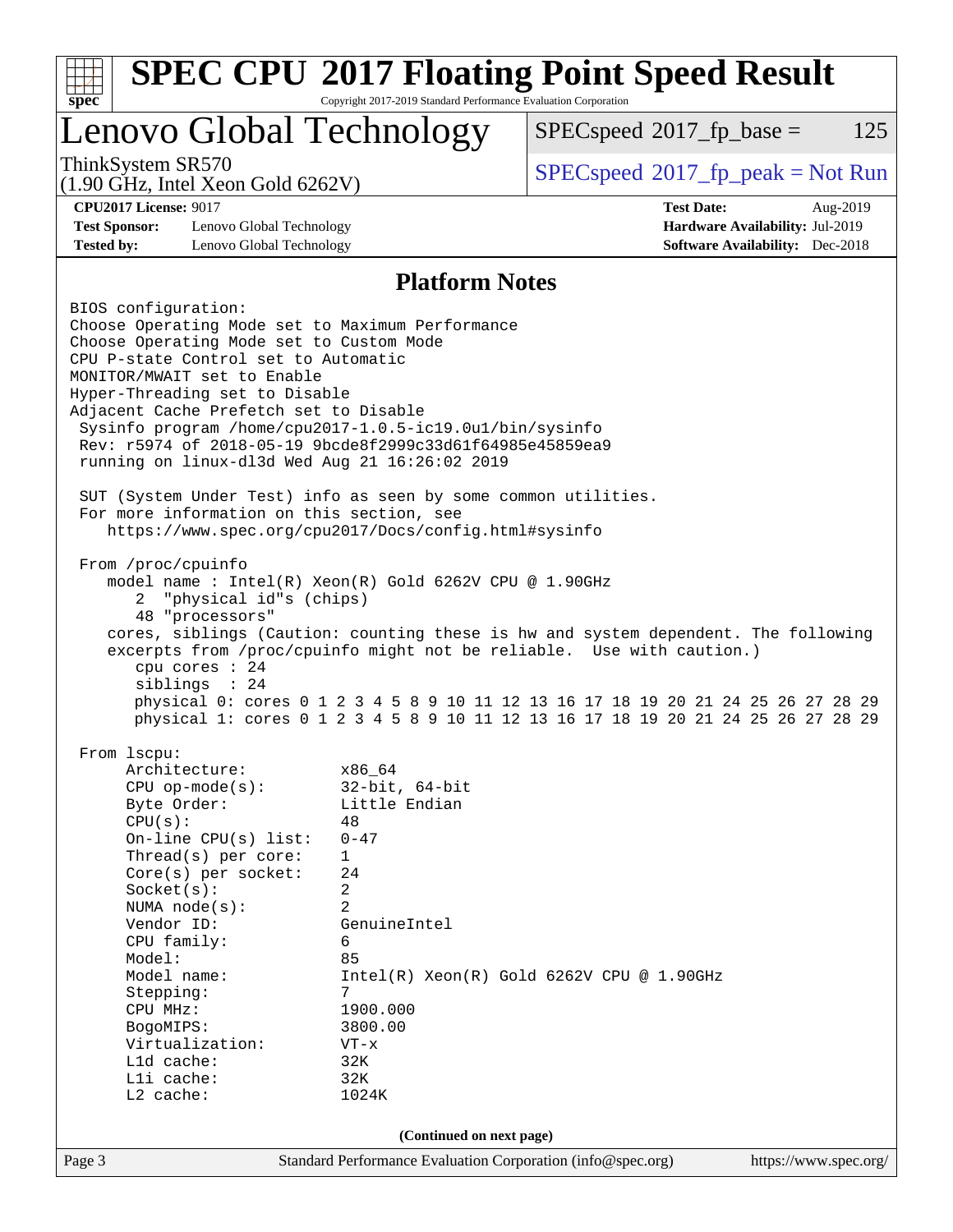| <b>SPEC CPU®2017 Floating Point Speed Result</b><br>Copyright 2017-2019 Standard Performance Evaluation Corporation<br>spec <sup>®</sup>                                                                                                                                                                                                                                                                                                                                                                                                                                                                                                                                                                                                                                                                                                                                                                                                                                                                                                                                                                                                                                                                                                                                                                                                                                                                                                                                                                                                                                                                                                                                                                                                                                                                                                                                                                                                                                    |                                                               |  |  |  |
|-----------------------------------------------------------------------------------------------------------------------------------------------------------------------------------------------------------------------------------------------------------------------------------------------------------------------------------------------------------------------------------------------------------------------------------------------------------------------------------------------------------------------------------------------------------------------------------------------------------------------------------------------------------------------------------------------------------------------------------------------------------------------------------------------------------------------------------------------------------------------------------------------------------------------------------------------------------------------------------------------------------------------------------------------------------------------------------------------------------------------------------------------------------------------------------------------------------------------------------------------------------------------------------------------------------------------------------------------------------------------------------------------------------------------------------------------------------------------------------------------------------------------------------------------------------------------------------------------------------------------------------------------------------------------------------------------------------------------------------------------------------------------------------------------------------------------------------------------------------------------------------------------------------------------------------------------------------------------------|---------------------------------------------------------------|--|--|--|
| Lenovo Global Technology                                                                                                                                                                                                                                                                                                                                                                                                                                                                                                                                                                                                                                                                                                                                                                                                                                                                                                                                                                                                                                                                                                                                                                                                                                                                                                                                                                                                                                                                                                                                                                                                                                                                                                                                                                                                                                                                                                                                                    | $SPEC speed^{\circ}2017$ fp base =<br>125                     |  |  |  |
| ThinkSystem SR570<br>$(1.90 \text{ GHz}, \text{Intel Xeon Gold } 6262 \text{V})$                                                                                                                                                                                                                                                                                                                                                                                                                                                                                                                                                                                                                                                                                                                                                                                                                                                                                                                                                                                                                                                                                                                                                                                                                                                                                                                                                                                                                                                                                                                                                                                                                                                                                                                                                                                                                                                                                            | $SPEC speed^{\circ}2017\_fp\_peak = Not Run$                  |  |  |  |
| <b>CPU2017 License: 9017</b>                                                                                                                                                                                                                                                                                                                                                                                                                                                                                                                                                                                                                                                                                                                                                                                                                                                                                                                                                                                                                                                                                                                                                                                                                                                                                                                                                                                                                                                                                                                                                                                                                                                                                                                                                                                                                                                                                                                                                | <b>Test Date:</b><br>Aug-2019                                 |  |  |  |
| <b>Test Sponsor:</b><br>Lenovo Global Technology                                                                                                                                                                                                                                                                                                                                                                                                                                                                                                                                                                                                                                                                                                                                                                                                                                                                                                                                                                                                                                                                                                                                                                                                                                                                                                                                                                                                                                                                                                                                                                                                                                                                                                                                                                                                                                                                                                                            | Hardware Availability: Jul-2019                               |  |  |  |
| <b>Tested by:</b><br>Lenovo Global Technology                                                                                                                                                                                                                                                                                                                                                                                                                                                                                                                                                                                                                                                                                                                                                                                                                                                                                                                                                                                                                                                                                                                                                                                                                                                                                                                                                                                                                                                                                                                                                                                                                                                                                                                                                                                                                                                                                                                               | <b>Software Availability:</b> Dec-2018                        |  |  |  |
| <b>Platform Notes (Continued)</b>                                                                                                                                                                                                                                                                                                                                                                                                                                                                                                                                                                                                                                                                                                                                                                                                                                                                                                                                                                                                                                                                                                                                                                                                                                                                                                                                                                                                                                                                                                                                                                                                                                                                                                                                                                                                                                                                                                                                           |                                                               |  |  |  |
| L3 cache:<br>33792K<br>$0 - 23$<br>NUMA node0 CPU(s):<br>NUMA nodel CPU(s):<br>$24 - 47$<br>Flagg:<br>pat pse36 clflush dts acpi mmx fxsr sse sse2 ss ht tm pbe syscall nx pdpe1gb rdtscp<br>lm constant_tsc art arch_perfmon pebs bts rep_good nopl xtopology nonstop_tsc cpuid<br>aperfmperf pni pclmulqdq dtes64 monitor ds_cpl vmx smx est tm2 ssse3 sdbg fma cx16<br>xtpr pdcm pcid dca sse4_1 sse4_2 x2apic movbe popcnt tsc_deadline_timer aes xsave<br>avx f16c rdrand lahf_lm abm 3dnowprefetch cpuid_fault epb cat_13 cdp_13<br>invpcid_single intel_ppin ssbd mba ibrs ibpb stibp tpr_shadow vnmi flexpriority ept<br>vpid fsgsbase tsc_adjust bmil hle avx2 smep bmi2 erms invpcid rtm cqm mpx rdt_a<br>avx512f avx512dq rdseed adx smap clflushopt clwb intel_pt avx512cd avx512bw avx512vl<br>xsaveopt xsavec xgetbvl xsaves cqm_llc cqm_occup_llc cqm_mbm_total cqm_mbm_local<br>dtherm ida arat pln pts hwp_epp pku ospke avx512_vnni flush_lld arch_capabilities<br>/proc/cpuinfo cache data<br>cache size : $33792$ KB<br>From numactl --hardware WARNING: a numactl 'node' might or might not correspond to a<br>physical chip.<br>$available: 2 nodes (0-1)$<br>node 0 cpus: 0 1 2 3 4 5 6 7 8 9 10 11 12 13 14 15 16 17 18 19 20 21 22 23<br>node 0 size: 96028 MB<br>node 0 free: 95623 MB<br>node 1 cpus: 24 25 26 27 28 29 30 31 32 33 34 35 36 37 38 39 40 41 42 43 44 45 46 47<br>node 1 size: 96740 MB<br>node 1 free: 96081 MB<br>node distances:<br>node<br>0<br>1<br>0 :<br>10<br>21<br>1:<br>21<br>10<br>From /proc/meminfo<br>MemTotal:<br>197395652 kB<br>HugePages_Total:<br>0<br>Hugepagesize:<br>2048 kB<br>From /etc/*release* /etc/*version*<br>SuSE-release:<br>SUSE Linux Enterprise Server 12 (x86_64)<br>$VERSION = 12$<br>PATCHLEVEL = $4$<br># This file is deprecated and will be removed in a future service pack or release.<br># Please check /etc/os-release for details about this release.<br>os-release:<br>NAME="SLES" | fpu vme de pse tsc msr pae mce cx8 apic sep mtrr pge mca cmov |  |  |  |
| VERSION="12-SP4"                                                                                                                                                                                                                                                                                                                                                                                                                                                                                                                                                                                                                                                                                                                                                                                                                                                                                                                                                                                                                                                                                                                                                                                                                                                                                                                                                                                                                                                                                                                                                                                                                                                                                                                                                                                                                                                                                                                                                            |                                                               |  |  |  |
| (Continued on next page)                                                                                                                                                                                                                                                                                                                                                                                                                                                                                                                                                                                                                                                                                                                                                                                                                                                                                                                                                                                                                                                                                                                                                                                                                                                                                                                                                                                                                                                                                                                                                                                                                                                                                                                                                                                                                                                                                                                                                    |                                                               |  |  |  |
| Page 4<br>Standard Performance Evaluation Corporation (info@spec.org)                                                                                                                                                                                                                                                                                                                                                                                                                                                                                                                                                                                                                                                                                                                                                                                                                                                                                                                                                                                                                                                                                                                                                                                                                                                                                                                                                                                                                                                                                                                                                                                                                                                                                                                                                                                                                                                                                                       | https://www.spec.org/                                         |  |  |  |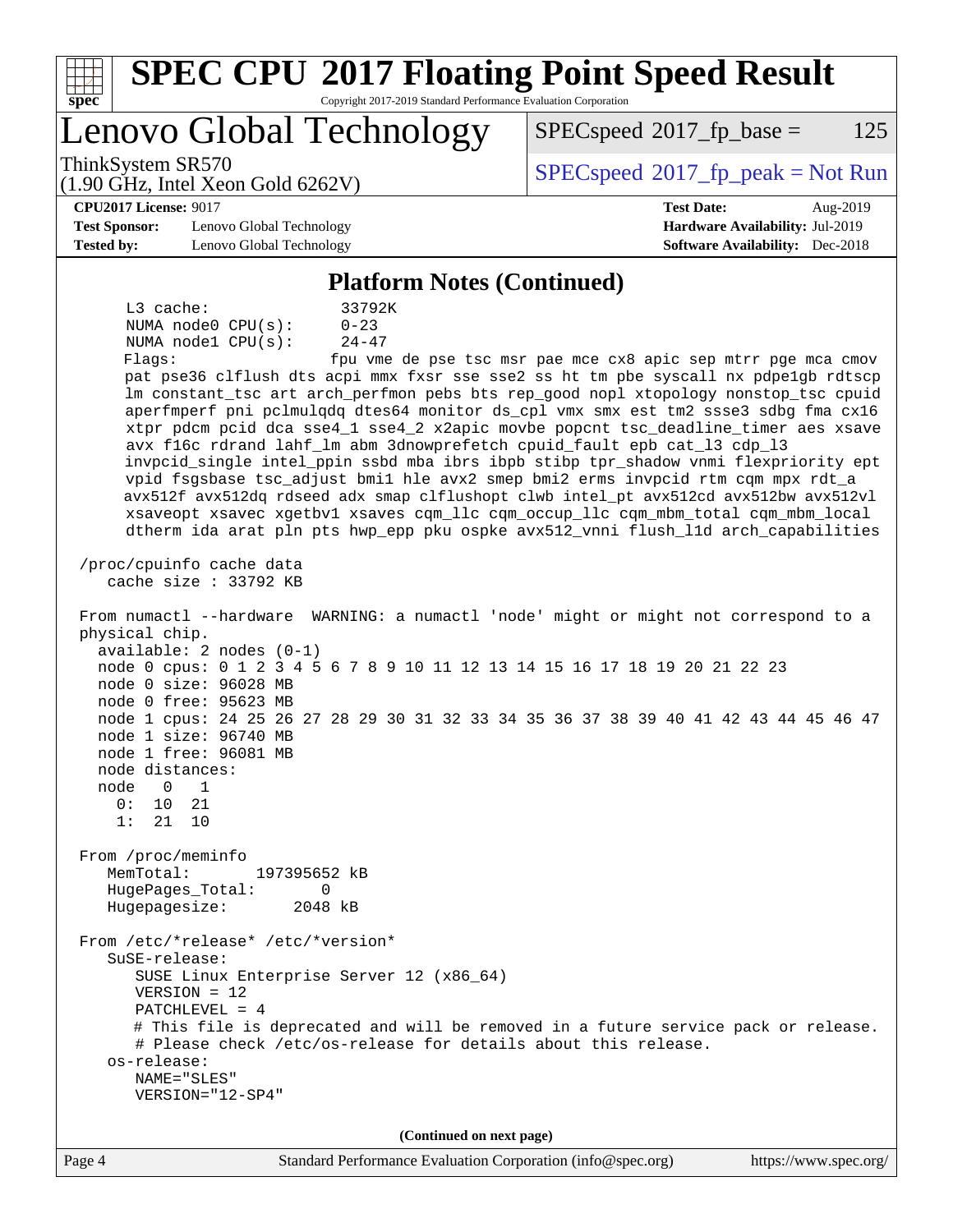

# **[SPEC CPU](http://www.spec.org/auto/cpu2017/Docs/result-fields.html#SPECCPU2017FloatingPointSpeedResult)[2017 Floating Point Speed Result](http://www.spec.org/auto/cpu2017/Docs/result-fields.html#SPECCPU2017FloatingPointSpeedResult)**

Copyright 2017-2019 Standard Performance Evaluation Corporation

Lenovo Global Technology

 $SPECspeed^{\circledcirc}2017_fp\_base = 125$  $SPECspeed^{\circledcirc}2017_fp\_base = 125$ 

(1.90 GHz, Intel Xeon Gold 6262V)

ThinkSystem SR570<br>  $\begin{array}{c}\n\text{SPEC speed} \text{?}2017\_fp\_peak = Not Run\n\end{array}$ 

**[CPU2017 License:](http://www.spec.org/auto/cpu2017/Docs/result-fields.html#CPU2017License)** 9017 **[Test Date:](http://www.spec.org/auto/cpu2017/Docs/result-fields.html#TestDate)** Aug-2019

**[Test Sponsor:](http://www.spec.org/auto/cpu2017/Docs/result-fields.html#TestSponsor)** Lenovo Global Technology **[Hardware Availability:](http://www.spec.org/auto/cpu2017/Docs/result-fields.html#HardwareAvailability)** Jul-2019 **[Tested by:](http://www.spec.org/auto/cpu2017/Docs/result-fields.html#Testedby)** Lenovo Global Technology **[Software Availability:](http://www.spec.org/auto/cpu2017/Docs/result-fields.html#SoftwareAvailability)** Dec-2018

#### **[Platform Notes \(Continued\)](http://www.spec.org/auto/cpu2017/Docs/result-fields.html#PlatformNotes)**

 VERSION\_ID="12.4" PRETTY\_NAME="SUSE Linux Enterprise Server 12 SP4" ID="sles" ANSI\_COLOR="0;32" CPE\_NAME="cpe:/o:suse:sles:12:sp4"

uname -a:

 Linux linux-dl3d 4.12.14-94.41-default #1 SMP Wed Oct 31 12:25:04 UTC 2018 (3090901) x86\_64 x86\_64 x86\_64 GNU/Linux

Kernel self-reported vulnerability status:

 CVE-2017-5754 (Meltdown): Not affected CVE-2017-5753 (Spectre variant 1): Mitigation: \_\_user pointer sanitization CVE-2017-5715 (Spectre variant 2): Mitigation: Indirect Branch Restricted Speculation, IBPB, IBRS\_FW

run-level 3 Aug 21 16:22

 SPEC is set to: /home/cpu2017-1.0.5-ic19.0u1 Filesystem Type Size Used Avail Use% Mounted on /dev/sda3 xfs 892G 32G 861G 4% /

 Additional information from dmidecode follows. WARNING: Use caution when you interpret this section. The 'dmidecode' program reads system data which is "intended to allow hardware to be accurately determined", but the intent may not be met, as there are frequent changes to hardware, firmware, and the "DMTF SMBIOS" standard. BIOS Lenovo -[TEE141E-2.30]- 07/02/2019 Memory: 4x NO DIMM NO DIMM 12x SK Hynix HMA82GR7CJR8N-WM 16 GB 2 rank 2933, configured at 2400

(End of data from sysinfo program)

#### **[Compiler Version Notes](http://www.spec.org/auto/cpu2017/Docs/result-fields.html#CompilerVersionNotes)**

============================================================================== C | 619.lbm\_s(base) 638.imagick\_s(base) 644.nab\_s(base) ------------------------------------------------------------------------------ Intel(R) C Intel(R) 64 Compiler for applications running on Intel(R)  $64$ , Version 19.0.1.144 Build 20181018 Copyright (C) 1985-2018 Intel Corporation. All rights reserved. ------------------------------------------------------------------------------ ==============================================================================  $C_{++}$ , C, Fortran | 607.cactuBSSN s(base)

**(Continued on next page)**

Page 5 Standard Performance Evaluation Corporation [\(info@spec.org\)](mailto:info@spec.org) <https://www.spec.org/>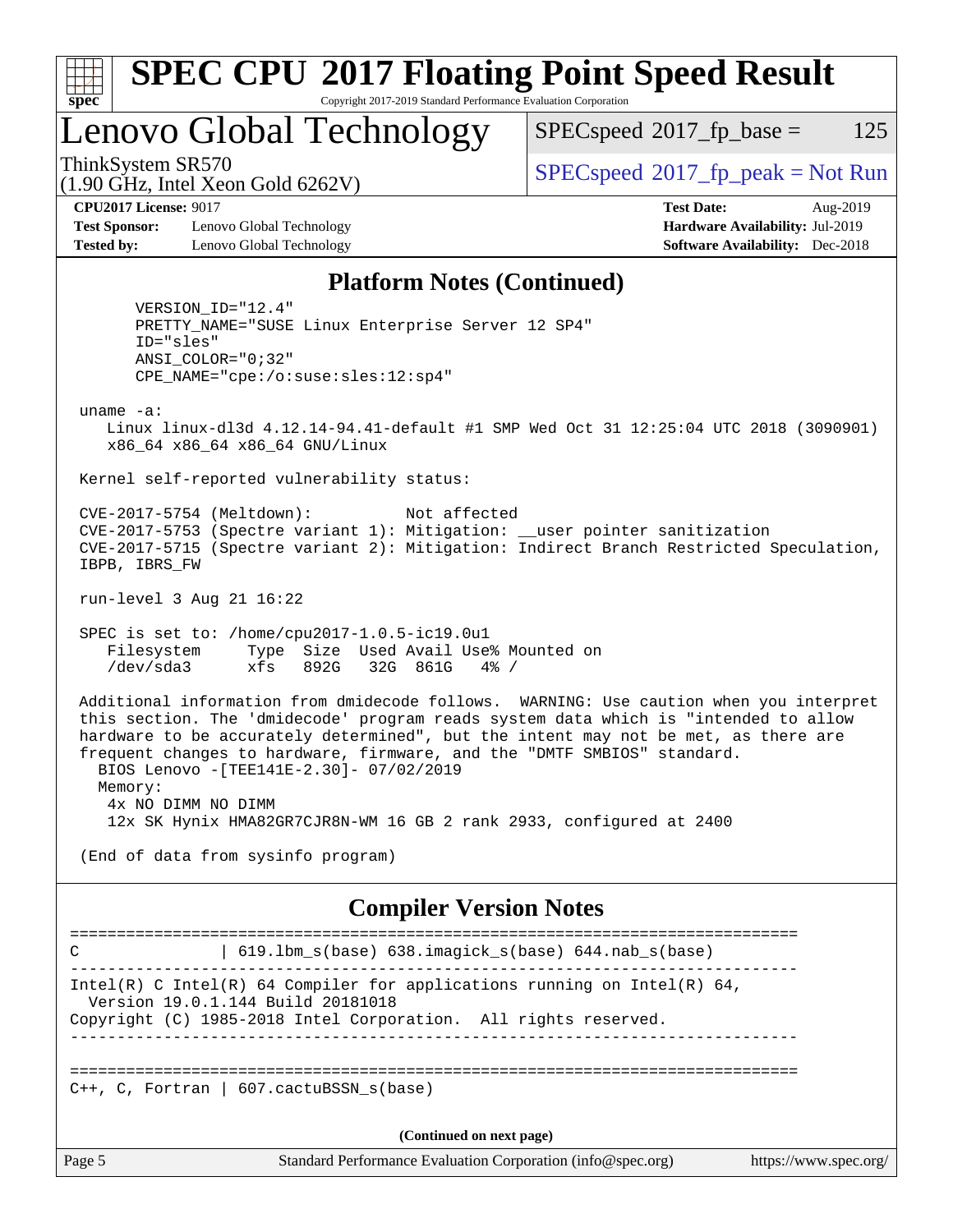

# **[SPEC CPU](http://www.spec.org/auto/cpu2017/Docs/result-fields.html#SPECCPU2017FloatingPointSpeedResult)[2017 Floating Point Speed Result](http://www.spec.org/auto/cpu2017/Docs/result-fields.html#SPECCPU2017FloatingPointSpeedResult)**

Copyright 2017-2019 Standard Performance Evaluation Corporation

Lenovo Global Technology

 $SPEC speed@2017_fp\_base = 125$ 

(1.90 GHz, Intel Xeon Gold 6262V)

ThinkSystem SR570<br>(1.00 GHz, Intel Year Gold 6262V) [SPECspeed](http://www.spec.org/auto/cpu2017/Docs/result-fields.html#SPECspeed2017fppeak)<sup>®</sup>[2017\\_fp\\_peak = N](http://www.spec.org/auto/cpu2017/Docs/result-fields.html#SPECspeed2017fppeak)ot Run

**[Test Sponsor:](http://www.spec.org/auto/cpu2017/Docs/result-fields.html#TestSponsor)** Lenovo Global Technology **[Hardware Availability:](http://www.spec.org/auto/cpu2017/Docs/result-fields.html#HardwareAvailability)** Jul-2019 **[Tested by:](http://www.spec.org/auto/cpu2017/Docs/result-fields.html#Testedby)** Lenovo Global Technology **[Software Availability:](http://www.spec.org/auto/cpu2017/Docs/result-fields.html#SoftwareAvailability)** Dec-2018

**[CPU2017 License:](http://www.spec.org/auto/cpu2017/Docs/result-fields.html#CPU2017License)** 9017 **[Test Date:](http://www.spec.org/auto/cpu2017/Docs/result-fields.html#TestDate)** Aug-2019

### **[Compiler Version Notes \(Continued\)](http://www.spec.org/auto/cpu2017/Docs/result-fields.html#CompilerVersionNotes)**

| Intel(R) $C++$ Intel(R) 64 Compiler for applications running on Intel(R) 64,<br>Version 19.0.1.144 Build 20181018                                                                      |  |  |  |  |  |  |  |
|----------------------------------------------------------------------------------------------------------------------------------------------------------------------------------------|--|--|--|--|--|--|--|
| Copyright (C) 1985-2018 Intel Corporation. All rights reserved.<br>Intel(R) C Intel(R) 64 Compiler for applications running on Intel(R) 64,<br>Version 19.0.1.144 Build 20181018       |  |  |  |  |  |  |  |
| Copyright (C) 1985-2018 Intel Corporation. All rights reserved.<br>$Intel(R)$ Fortran Intel(R) 64 Compiler for applications running on Intel(R)                                        |  |  |  |  |  |  |  |
| 64, Version 19.0.1.144 Build 20181018<br>Copyright (C) 1985-2018 Intel Corporation. All rights reserved.                                                                               |  |  |  |  |  |  |  |
|                                                                                                                                                                                        |  |  |  |  |  |  |  |
| Fortran $\qquad \qquad$ 603.bwaves s(base) 649.fotonik3d s(base) 654.roms s(base)                                                                                                      |  |  |  |  |  |  |  |
| Intel(R) Fortran Intel(R) 64 Compiler for applications running on Intel(R)<br>64, Version 19.0.1.144 Build 20181018<br>Copyright (C) 1985-2018 Intel Corporation. All rights reserved. |  |  |  |  |  |  |  |
|                                                                                                                                                                                        |  |  |  |  |  |  |  |
| Fortran, C   621.wrf_s(base) 627.cam4_s(base) 628.pop2_s(base)                                                                                                                         |  |  |  |  |  |  |  |
| $Intel(R)$ Fortran Intel(R) 64 Compiler for applications running on Intel(R)<br>64, Version 19.0.1.144 Build 20181018                                                                  |  |  |  |  |  |  |  |
| Copyright (C) 1985-2018 Intel Corporation. All rights reserved.<br>Intel(R) C Intel(R) 64 Compiler for applications running on Intel(R) 64,<br>Version 19.0.1.144 Build 20181018       |  |  |  |  |  |  |  |
| Copyright (C) 1985-2018 Intel Corporation. All rights reserved.                                                                                                                        |  |  |  |  |  |  |  |

## **[Base Compiler Invocation](http://www.spec.org/auto/cpu2017/Docs/result-fields.html#BaseCompilerInvocation)**

[C benchmarks](http://www.spec.org/auto/cpu2017/Docs/result-fields.html#Cbenchmarks): [icc -m64 -std=c11](http://www.spec.org/cpu2017/results/res2019q3/cpu2017-20190903-17676.flags.html#user_CCbase_intel_icc_64bit_c11_33ee0cdaae7deeeab2a9725423ba97205ce30f63b9926c2519791662299b76a0318f32ddfffdc46587804de3178b4f9328c46fa7c2b0cd779d7a61945c91cd35)

[Fortran benchmarks](http://www.spec.org/auto/cpu2017/Docs/result-fields.html#Fortranbenchmarks): [ifort -m64](http://www.spec.org/cpu2017/results/res2019q3/cpu2017-20190903-17676.flags.html#user_FCbase_intel_ifort_64bit_24f2bb282fbaeffd6157abe4f878425411749daecae9a33200eee2bee2fe76f3b89351d69a8130dd5949958ce389cf37ff59a95e7a40d588e8d3a57e0c3fd751)

[Benchmarks using both Fortran and C](http://www.spec.org/auto/cpu2017/Docs/result-fields.html#BenchmarksusingbothFortranandC): [ifort -m64](http://www.spec.org/cpu2017/results/res2019q3/cpu2017-20190903-17676.flags.html#user_CC_FCbase_intel_ifort_64bit_24f2bb282fbaeffd6157abe4f878425411749daecae9a33200eee2bee2fe76f3b89351d69a8130dd5949958ce389cf37ff59a95e7a40d588e8d3a57e0c3fd751) [icc -m64 -std=c11](http://www.spec.org/cpu2017/results/res2019q3/cpu2017-20190903-17676.flags.html#user_CC_FCbase_intel_icc_64bit_c11_33ee0cdaae7deeeab2a9725423ba97205ce30f63b9926c2519791662299b76a0318f32ddfffdc46587804de3178b4f9328c46fa7c2b0cd779d7a61945c91cd35)

[Benchmarks using Fortran, C, and C++:](http://www.spec.org/auto/cpu2017/Docs/result-fields.html#BenchmarksusingFortranCandCXX) [icpc -m64](http://www.spec.org/cpu2017/results/res2019q3/cpu2017-20190903-17676.flags.html#user_CC_CXX_FCbase_intel_icpc_64bit_4ecb2543ae3f1412ef961e0650ca070fec7b7afdcd6ed48761b84423119d1bf6bdf5cad15b44d48e7256388bc77273b966e5eb805aefd121eb22e9299b2ec9d9) [icc -m64 -std=c11](http://www.spec.org/cpu2017/results/res2019q3/cpu2017-20190903-17676.flags.html#user_CC_CXX_FCbase_intel_icc_64bit_c11_33ee0cdaae7deeeab2a9725423ba97205ce30f63b9926c2519791662299b76a0318f32ddfffdc46587804de3178b4f9328c46fa7c2b0cd779d7a61945c91cd35) [ifort -m64](http://www.spec.org/cpu2017/results/res2019q3/cpu2017-20190903-17676.flags.html#user_CC_CXX_FCbase_intel_ifort_64bit_24f2bb282fbaeffd6157abe4f878425411749daecae9a33200eee2bee2fe76f3b89351d69a8130dd5949958ce389cf37ff59a95e7a40d588e8d3a57e0c3fd751)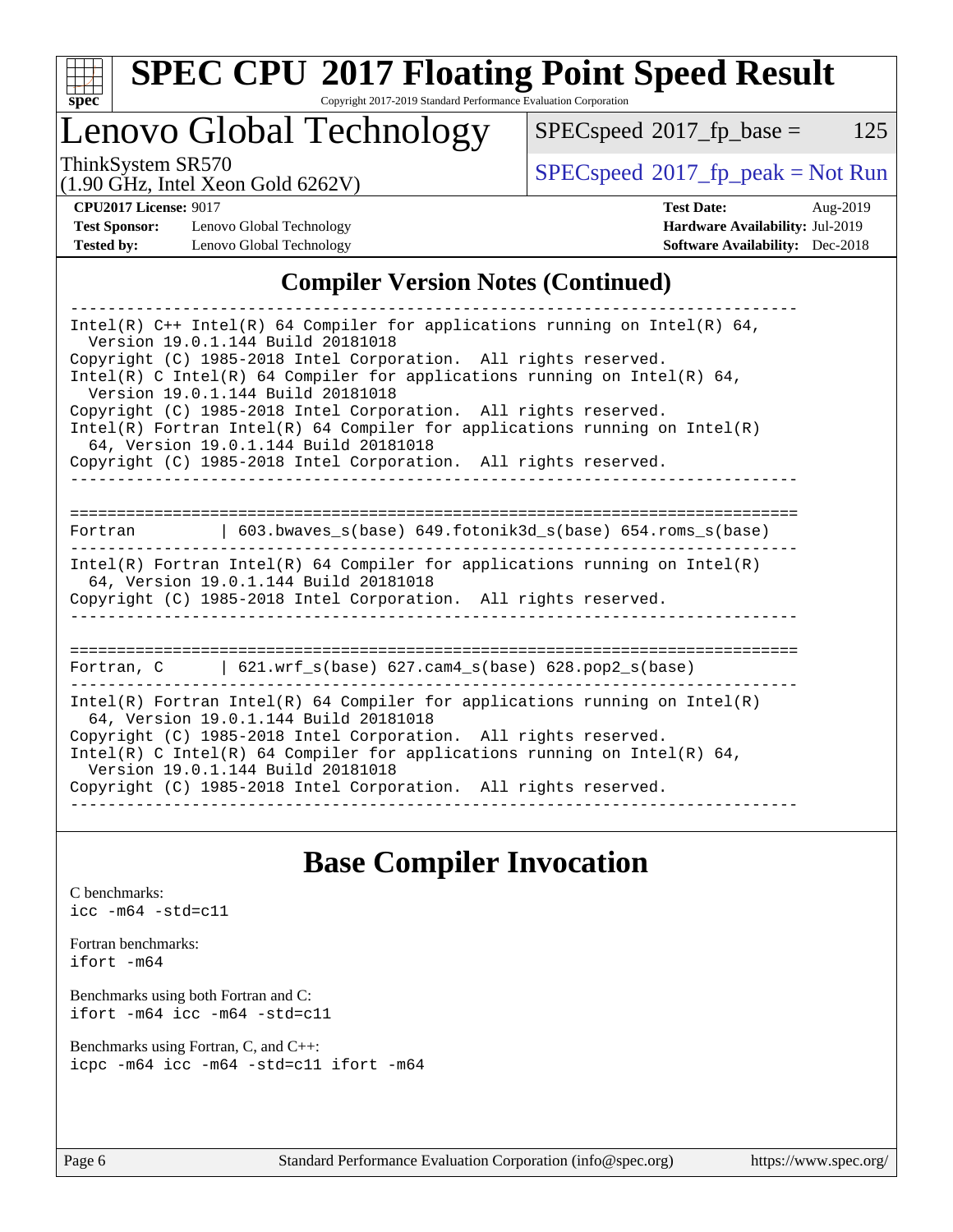

#### **[SPEC CPU](http://www.spec.org/auto/cpu2017/Docs/result-fields.html#SPECCPU2017FloatingPointSpeedResult)[2017 Floating Point Speed Result](http://www.spec.org/auto/cpu2017/Docs/result-fields.html#SPECCPU2017FloatingPointSpeedResult)** Copyright 2017-2019 Standard Performance Evaluation Corporation

# Lenovo Global Technology

 $SPEC speed^{\circ}2017\_fp\_base = 125$ 

(1.90 GHz, Intel Xeon Gold 6262V)

ThinkSystem SR570<br>  $SPEC speed^{\circ}2017$  [p\_peak = Not Run

**[Test Sponsor:](http://www.spec.org/auto/cpu2017/Docs/result-fields.html#TestSponsor)** Lenovo Global Technology **[Hardware Availability:](http://www.spec.org/auto/cpu2017/Docs/result-fields.html#HardwareAvailability)** Jul-2019 **[Tested by:](http://www.spec.org/auto/cpu2017/Docs/result-fields.html#Testedby)** Lenovo Global Technology **[Software Availability:](http://www.spec.org/auto/cpu2017/Docs/result-fields.html#SoftwareAvailability)** Dec-2018

**[CPU2017 License:](http://www.spec.org/auto/cpu2017/Docs/result-fields.html#CPU2017License)** 9017 **[Test Date:](http://www.spec.org/auto/cpu2017/Docs/result-fields.html#TestDate)** Aug-2019

## **[Base Portability Flags](http://www.spec.org/auto/cpu2017/Docs/result-fields.html#BasePortabilityFlags)**

 603.bwaves\_s: [-DSPEC\\_LP64](http://www.spec.org/cpu2017/results/res2019q3/cpu2017-20190903-17676.flags.html#suite_basePORTABILITY603_bwaves_s_DSPEC_LP64) 607.cactuBSSN\_s: [-DSPEC\\_LP64](http://www.spec.org/cpu2017/results/res2019q3/cpu2017-20190903-17676.flags.html#suite_basePORTABILITY607_cactuBSSN_s_DSPEC_LP64) 619.lbm\_s: [-DSPEC\\_LP64](http://www.spec.org/cpu2017/results/res2019q3/cpu2017-20190903-17676.flags.html#suite_basePORTABILITY619_lbm_s_DSPEC_LP64) 621.wrf\_s: [-DSPEC\\_LP64](http://www.spec.org/cpu2017/results/res2019q3/cpu2017-20190903-17676.flags.html#suite_basePORTABILITY621_wrf_s_DSPEC_LP64) [-DSPEC\\_CASE\\_FLAG](http://www.spec.org/cpu2017/results/res2019q3/cpu2017-20190903-17676.flags.html#b621.wrf_s_baseCPORTABILITY_DSPEC_CASE_FLAG) [-convert big\\_endian](http://www.spec.org/cpu2017/results/res2019q3/cpu2017-20190903-17676.flags.html#user_baseFPORTABILITY621_wrf_s_convert_big_endian_c3194028bc08c63ac5d04de18c48ce6d347e4e562e8892b8bdbdc0214820426deb8554edfa529a3fb25a586e65a3d812c835984020483e7e73212c4d31a38223) 627.cam4\_s: [-DSPEC\\_LP64](http://www.spec.org/cpu2017/results/res2019q3/cpu2017-20190903-17676.flags.html#suite_basePORTABILITY627_cam4_s_DSPEC_LP64) [-DSPEC\\_CASE\\_FLAG](http://www.spec.org/cpu2017/results/res2019q3/cpu2017-20190903-17676.flags.html#b627.cam4_s_baseCPORTABILITY_DSPEC_CASE_FLAG) 628.pop2\_s: [-DSPEC\\_LP64](http://www.spec.org/cpu2017/results/res2019q3/cpu2017-20190903-17676.flags.html#suite_basePORTABILITY628_pop2_s_DSPEC_LP64) [-DSPEC\\_CASE\\_FLAG](http://www.spec.org/cpu2017/results/res2019q3/cpu2017-20190903-17676.flags.html#b628.pop2_s_baseCPORTABILITY_DSPEC_CASE_FLAG) [-convert big\\_endian](http://www.spec.org/cpu2017/results/res2019q3/cpu2017-20190903-17676.flags.html#user_baseFPORTABILITY628_pop2_s_convert_big_endian_c3194028bc08c63ac5d04de18c48ce6d347e4e562e8892b8bdbdc0214820426deb8554edfa529a3fb25a586e65a3d812c835984020483e7e73212c4d31a38223) [-assume byterecl](http://www.spec.org/cpu2017/results/res2019q3/cpu2017-20190903-17676.flags.html#user_baseFPORTABILITY628_pop2_s_assume_byterecl_7e47d18b9513cf18525430bbf0f2177aa9bf368bc7a059c09b2c06a34b53bd3447c950d3f8d6c70e3faf3a05c8557d66a5798b567902e8849adc142926523472) 638.imagick\_s: [-DSPEC\\_LP64](http://www.spec.org/cpu2017/results/res2019q3/cpu2017-20190903-17676.flags.html#suite_basePORTABILITY638_imagick_s_DSPEC_LP64) 644.nab\_s: [-DSPEC\\_LP64](http://www.spec.org/cpu2017/results/res2019q3/cpu2017-20190903-17676.flags.html#suite_basePORTABILITY644_nab_s_DSPEC_LP64) 649.fotonik3d\_s: [-DSPEC\\_LP64](http://www.spec.org/cpu2017/results/res2019q3/cpu2017-20190903-17676.flags.html#suite_basePORTABILITY649_fotonik3d_s_DSPEC_LP64) 654.roms\_s: [-DSPEC\\_LP64](http://www.spec.org/cpu2017/results/res2019q3/cpu2017-20190903-17676.flags.html#suite_basePORTABILITY654_roms_s_DSPEC_LP64)

# **[Base Optimization Flags](http://www.spec.org/auto/cpu2017/Docs/result-fields.html#BaseOptimizationFlags)**

[C benchmarks](http://www.spec.org/auto/cpu2017/Docs/result-fields.html#Cbenchmarks):

[-xCORE-AVX512](http://www.spec.org/cpu2017/results/res2019q3/cpu2017-20190903-17676.flags.html#user_CCbase_f-xCORE-AVX512) [-ipo](http://www.spec.org/cpu2017/results/res2019q3/cpu2017-20190903-17676.flags.html#user_CCbase_f-ipo) [-O3](http://www.spec.org/cpu2017/results/res2019q3/cpu2017-20190903-17676.flags.html#user_CCbase_f-O3) [-no-prec-div](http://www.spec.org/cpu2017/results/res2019q3/cpu2017-20190903-17676.flags.html#user_CCbase_f-no-prec-div) [-qopt-prefetch](http://www.spec.org/cpu2017/results/res2019q3/cpu2017-20190903-17676.flags.html#user_CCbase_f-qopt-prefetch) [-ffinite-math-only](http://www.spec.org/cpu2017/results/res2019q3/cpu2017-20190903-17676.flags.html#user_CCbase_f_finite_math_only_cb91587bd2077682c4b38af759c288ed7c732db004271a9512da14a4f8007909a5f1427ecbf1a0fb78ff2a814402c6114ac565ca162485bbcae155b5e4258871) [-qopt-mem-layout-trans=4](http://www.spec.org/cpu2017/results/res2019q3/cpu2017-20190903-17676.flags.html#user_CCbase_f-qopt-mem-layout-trans_fa39e755916c150a61361b7846f310bcdf6f04e385ef281cadf3647acec3f0ae266d1a1d22d972a7087a248fd4e6ca390a3634700869573d231a252c784941a8) [-qopenmp](http://www.spec.org/cpu2017/results/res2019q3/cpu2017-20190903-17676.flags.html#user_CCbase_qopenmp_16be0c44f24f464004c6784a7acb94aca937f053568ce72f94b139a11c7c168634a55f6653758ddd83bcf7b8463e8028bb0b48b77bcddc6b78d5d95bb1df2967) [-DSPEC\\_OPENMP](http://www.spec.org/cpu2017/results/res2019q3/cpu2017-20190903-17676.flags.html#suite_CCbase_DSPEC_OPENMP)

[Fortran benchmarks](http://www.spec.org/auto/cpu2017/Docs/result-fields.html#Fortranbenchmarks):

[-DSPEC\\_OPENMP](http://www.spec.org/cpu2017/results/res2019q3/cpu2017-20190903-17676.flags.html#suite_FCbase_DSPEC_OPENMP) [-xCORE-AVX512](http://www.spec.org/cpu2017/results/res2019q3/cpu2017-20190903-17676.flags.html#user_FCbase_f-xCORE-AVX512) [-ipo](http://www.spec.org/cpu2017/results/res2019q3/cpu2017-20190903-17676.flags.html#user_FCbase_f-ipo) [-O3](http://www.spec.org/cpu2017/results/res2019q3/cpu2017-20190903-17676.flags.html#user_FCbase_f-O3) [-no-prec-div](http://www.spec.org/cpu2017/results/res2019q3/cpu2017-20190903-17676.flags.html#user_FCbase_f-no-prec-div) [-qopt-prefetch](http://www.spec.org/cpu2017/results/res2019q3/cpu2017-20190903-17676.flags.html#user_FCbase_f-qopt-prefetch) [-ffinite-math-only](http://www.spec.org/cpu2017/results/res2019q3/cpu2017-20190903-17676.flags.html#user_FCbase_f_finite_math_only_cb91587bd2077682c4b38af759c288ed7c732db004271a9512da14a4f8007909a5f1427ecbf1a0fb78ff2a814402c6114ac565ca162485bbcae155b5e4258871) [-qopt-mem-layout-trans=4](http://www.spec.org/cpu2017/results/res2019q3/cpu2017-20190903-17676.flags.html#user_FCbase_f-qopt-mem-layout-trans_fa39e755916c150a61361b7846f310bcdf6f04e385ef281cadf3647acec3f0ae266d1a1d22d972a7087a248fd4e6ca390a3634700869573d231a252c784941a8) [-qopenmp](http://www.spec.org/cpu2017/results/res2019q3/cpu2017-20190903-17676.flags.html#user_FCbase_qopenmp_16be0c44f24f464004c6784a7acb94aca937f053568ce72f94b139a11c7c168634a55f6653758ddd83bcf7b8463e8028bb0b48b77bcddc6b78d5d95bb1df2967) [-nostandard-realloc-lhs](http://www.spec.org/cpu2017/results/res2019q3/cpu2017-20190903-17676.flags.html#user_FCbase_f_2003_std_realloc_82b4557e90729c0f113870c07e44d33d6f5a304b4f63d4c15d2d0f1fab99f5daaed73bdb9275d9ae411527f28b936061aa8b9c8f2d63842963b95c9dd6426b8a)

[Benchmarks using both Fortran and C](http://www.spec.org/auto/cpu2017/Docs/result-fields.html#BenchmarksusingbothFortranandC):

[-xCORE-AVX512](http://www.spec.org/cpu2017/results/res2019q3/cpu2017-20190903-17676.flags.html#user_CC_FCbase_f-xCORE-AVX512) [-ipo](http://www.spec.org/cpu2017/results/res2019q3/cpu2017-20190903-17676.flags.html#user_CC_FCbase_f-ipo) [-O3](http://www.spec.org/cpu2017/results/res2019q3/cpu2017-20190903-17676.flags.html#user_CC_FCbase_f-O3) [-no-prec-div](http://www.spec.org/cpu2017/results/res2019q3/cpu2017-20190903-17676.flags.html#user_CC_FCbase_f-no-prec-div) [-qopt-prefetch](http://www.spec.org/cpu2017/results/res2019q3/cpu2017-20190903-17676.flags.html#user_CC_FCbase_f-qopt-prefetch) [-ffinite-math-only](http://www.spec.org/cpu2017/results/res2019q3/cpu2017-20190903-17676.flags.html#user_CC_FCbase_f_finite_math_only_cb91587bd2077682c4b38af759c288ed7c732db004271a9512da14a4f8007909a5f1427ecbf1a0fb78ff2a814402c6114ac565ca162485bbcae155b5e4258871) [-qopt-mem-layout-trans=4](http://www.spec.org/cpu2017/results/res2019q3/cpu2017-20190903-17676.flags.html#user_CC_FCbase_f-qopt-mem-layout-trans_fa39e755916c150a61361b7846f310bcdf6f04e385ef281cadf3647acec3f0ae266d1a1d22d972a7087a248fd4e6ca390a3634700869573d231a252c784941a8) [-qopenmp](http://www.spec.org/cpu2017/results/res2019q3/cpu2017-20190903-17676.flags.html#user_CC_FCbase_qopenmp_16be0c44f24f464004c6784a7acb94aca937f053568ce72f94b139a11c7c168634a55f6653758ddd83bcf7b8463e8028bb0b48b77bcddc6b78d5d95bb1df2967) [-DSPEC\\_OPENMP](http://www.spec.org/cpu2017/results/res2019q3/cpu2017-20190903-17676.flags.html#suite_CC_FCbase_DSPEC_OPENMP) [-nostandard-realloc-lhs](http://www.spec.org/cpu2017/results/res2019q3/cpu2017-20190903-17676.flags.html#user_CC_FCbase_f_2003_std_realloc_82b4557e90729c0f113870c07e44d33d6f5a304b4f63d4c15d2d0f1fab99f5daaed73bdb9275d9ae411527f28b936061aa8b9c8f2d63842963b95c9dd6426b8a)

[Benchmarks using Fortran, C, and C++:](http://www.spec.org/auto/cpu2017/Docs/result-fields.html#BenchmarksusingFortranCandCXX)

[-xCORE-AVX512](http://www.spec.org/cpu2017/results/res2019q3/cpu2017-20190903-17676.flags.html#user_CC_CXX_FCbase_f-xCORE-AVX512) [-ipo](http://www.spec.org/cpu2017/results/res2019q3/cpu2017-20190903-17676.flags.html#user_CC_CXX_FCbase_f-ipo) [-O3](http://www.spec.org/cpu2017/results/res2019q3/cpu2017-20190903-17676.flags.html#user_CC_CXX_FCbase_f-O3) [-no-prec-div](http://www.spec.org/cpu2017/results/res2019q3/cpu2017-20190903-17676.flags.html#user_CC_CXX_FCbase_f-no-prec-div) [-qopt-prefetch](http://www.spec.org/cpu2017/results/res2019q3/cpu2017-20190903-17676.flags.html#user_CC_CXX_FCbase_f-qopt-prefetch) [-ffinite-math-only](http://www.spec.org/cpu2017/results/res2019q3/cpu2017-20190903-17676.flags.html#user_CC_CXX_FCbase_f_finite_math_only_cb91587bd2077682c4b38af759c288ed7c732db004271a9512da14a4f8007909a5f1427ecbf1a0fb78ff2a814402c6114ac565ca162485bbcae155b5e4258871) [-qopt-mem-layout-trans=4](http://www.spec.org/cpu2017/results/res2019q3/cpu2017-20190903-17676.flags.html#user_CC_CXX_FCbase_f-qopt-mem-layout-trans_fa39e755916c150a61361b7846f310bcdf6f04e385ef281cadf3647acec3f0ae266d1a1d22d972a7087a248fd4e6ca390a3634700869573d231a252c784941a8) [-qopenmp](http://www.spec.org/cpu2017/results/res2019q3/cpu2017-20190903-17676.flags.html#user_CC_CXX_FCbase_qopenmp_16be0c44f24f464004c6784a7acb94aca937f053568ce72f94b139a11c7c168634a55f6653758ddd83bcf7b8463e8028bb0b48b77bcddc6b78d5d95bb1df2967) [-DSPEC\\_OPENMP](http://www.spec.org/cpu2017/results/res2019q3/cpu2017-20190903-17676.flags.html#suite_CC_CXX_FCbase_DSPEC_OPENMP) [-nostandard-realloc-lhs](http://www.spec.org/cpu2017/results/res2019q3/cpu2017-20190903-17676.flags.html#user_CC_CXX_FCbase_f_2003_std_realloc_82b4557e90729c0f113870c07e44d33d6f5a304b4f63d4c15d2d0f1fab99f5daaed73bdb9275d9ae411527f28b936061aa8b9c8f2d63842963b95c9dd6426b8a)

[The flags files that were used to format this result can be browsed at](tmsearch)

<http://www.spec.org/cpu2017/flags/Intel-ic18.0-official-linux64.2019-04-02.html> <http://www.spec.org/cpu2017/flags/Lenovo-Platform-SPECcpu2017-Flags-V1.2-CLX-D.html>

[You can also download the XML flags sources by saving the following links:](tmsearch) <http://www.spec.org/cpu2017/flags/Intel-ic18.0-official-linux64.2019-04-02.xml> <http://www.spec.org/cpu2017/flags/Lenovo-Platform-SPECcpu2017-Flags-V1.2-CLX-D.xml>